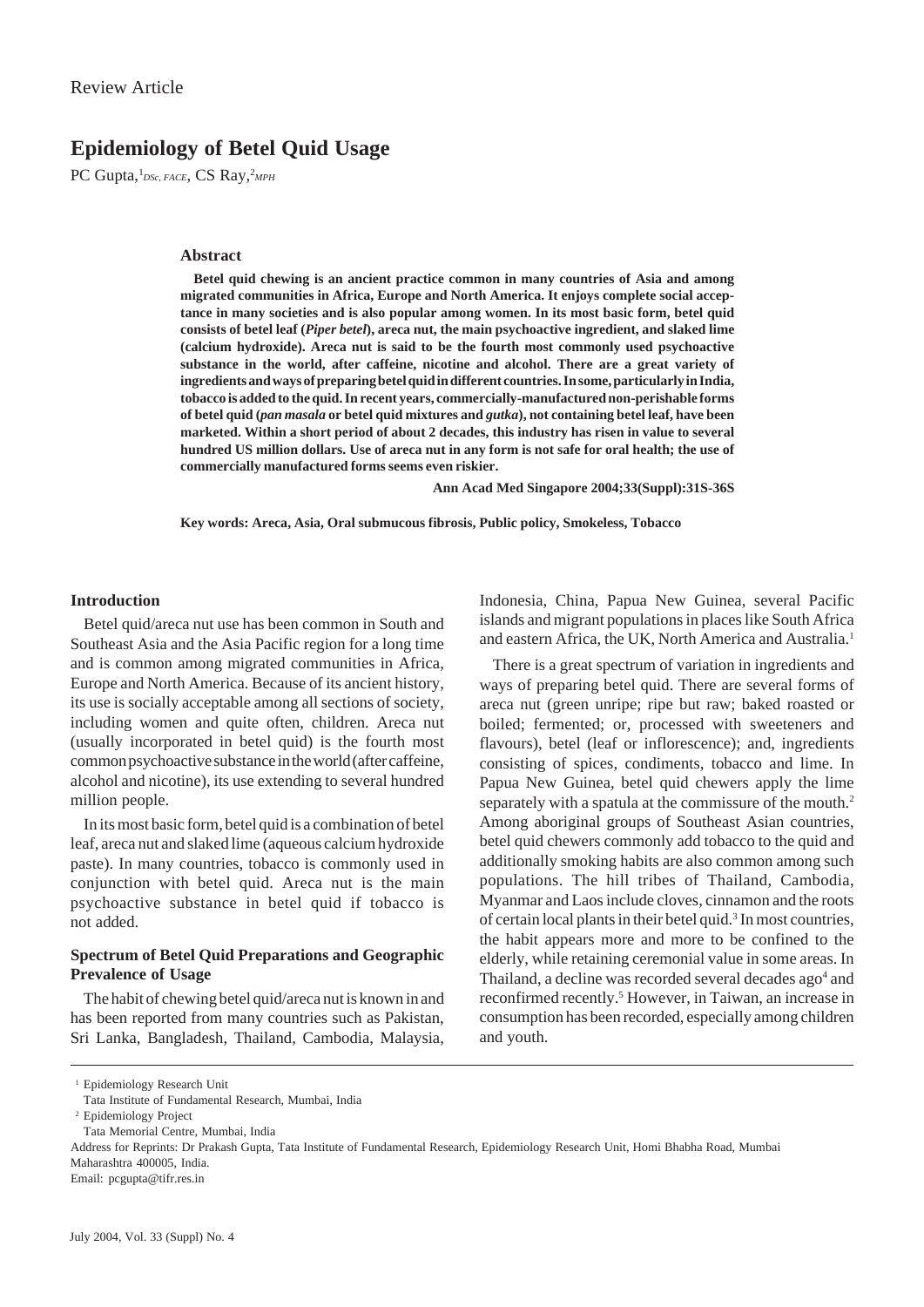There are many reports on the epidemiology of betel quid usage from Taiwan, where a green unripe areca nut of the size of an olive is often used with betel inflorescence or betel leaves. The habit is more common among men than women (9.8% versus 1.6%), is high among aborigines  $(42.1\%)^6$  and starts in childhood (around 12 years).<sup>7</sup>

In 1991, 13.3% of the interviewees in a survey of 1162 residents of Kaohsiung city aged 15 years and above reported chewing betel quid (only 2.8% chewed daily) and the age distribution of chewing behaviour suggested that more young people chewed it at the time of the survey than in the past.<sup>8</sup>

Increasing betel quid usage among adolescents in Taiwan has been investigated in other studies. The phenomenon appears to be due to an upsurge in marketing and production of areca nut and the sale of ready-made quid in shops. Among 2442 junior high school students in Changhua County, 6.4%, 3.7% and 3.0% of students in rural, semiurban and urban areas respectively were chewers. More than half (53.6%) of the habitual chewers first tried it with a family member, most often the father or grandfather.<sup>7</sup> In other school surveys in Taiwan, betel quid use was more common among boys than girls. It was also more common among students who smoked, consumed alcohol and had friends who chewed betel quid.7,9 Betel quid use was more prevalent in students of vocational schools than among those in general junior and senior high schools.<sup>9,10</sup>

In Guam, unripe areca nuts are chewed, by themselves or with betel leaves. Some habitual chewers in Guam add smokeless tobacco (The Guam Website, Betel Nut or Pugua Home Page, http://ns.gov.gu/pugua.html, Agana, 2003).

In the Pacific island of Palau, areca nut is chewed in the green unripe state, one half at a time with slaked lime (made from fire-burned coral) and tobacco, wrapped in a piece of betel leaf. The ingredients for a single chew, including tobacco from half a cigarette, wrapped in aluminium foil, are sold in many shops. A prevalence study conducted in 1995 on 1110 residents of 2 states, 5 to 74 years, with an age distribution similar to that of the whole population, found that 72% of males and 80% of females chewed areca nut (betel quid), 80% of whom incorporated tobacco in their quid.<sup>11</sup>

In Cambodia, most users add tobacco to their quid, while others use it to rub the gums/clean the teeth after chewing betel quid. Most users are elderly women.<sup>12</sup> In a communitybased study, 32.6% of women and 0.8% of men over the age of 15 years chewed betel quid. Most of the women chewers were over the age of 39 and the men over the age of 50. Smoking was the most prevalent tobacco habit in men (42.9%), but was uncommon in women  $(4.5\%)$ .<sup>13</sup>

In Indonesia, betel quid is chewed first and then a large wad of finely cut tobacco is used to clean the teeth. It is then kept in the mouth for a while.<sup>2</sup>

In Malaysia, betel quid usage is highest among some of the indigenous groups, who also add tobacco to the quid. In mainstream/urban Malaysian society, the ethnic Indians incorporate tobacco in betel quid, but the Malays do not.<sup>14</sup>

As stated earlier, betel quid is prepared in many different ways, and especially so in India. The most common way in India is to use half a large leaf, 1 medium or 2 small-sized betel leaves, smear them with slaked lime and a small amount of a catechin-containing substance (*catechu*, *gambir*, or *kath*, but not in the southern region), along with pieces of areca nut. Only ripe areca nut is used, usually after curing (generally by roasting or boiling in water). Betel quid can be prepared plain (or astringent) or sweet. Sometimes cardamom and often tobacco are added to the plain variety. In the sweet variety, cardamom, cloves, coconut, sugar crystals, camphor, amber, nutmeg, mace and even colouring agents are commonly added. In North Eastern parts of India, fermented areca nut called '*Tamol*' is frequently used.<sup>15</sup> Habitual users generally include tobacco, which can be raw and unprocessed or processed with a mixture of spices and often sweetened with unrefined sugar or artificial sweeteners and flavoured.<sup>16</sup>

In the 1960s, a set of house-to-house surveys in India of over 50,000 individuals 15 years of age and above with roughly equal numbers of males and females in 5 disparate districts in 4 states (Andhra Pradesh, Bihar, Gujarat, Kerala) showed a range of betel quid usage prevalence of 3.3% to 37%.17 In Ernakulam, Kerala, where the highest prevalence had been found, when it was studied again in the late 1970s and early 1980s, over 30% of both men and women aged 15 years and older chewed betel quid, almost always with tobacco.18,19

A survey was conducted during 1992 to 1994 in Mumbai, India, among 99,598 residents 35 years and older, belonging to the middle and lower socioeconomic strata. Areca nut use was 29.7% among women and 37.8% among men, almost all with tobacco, while smokeless tobacco habits were reported by 57.1% women and 45.7% men.<sup>20</sup>

In other population-based, rural and urban habit surveys reported from India, Nepal and Pakistan over the last 2½ decades, between 20% and 40% of the population 15 years of age and above were betel quid or areca nut chewers. The surveyed areas were located in the Indian states of Karnataka and Maharashtra, as well as in Karachi, Pakistan and 3 regions of Nepal.21-25

In addition to men and women, betel quid chewing is also a major habit among youth. For example, among youth aged 5 to 20 years surveyed in a small fishing community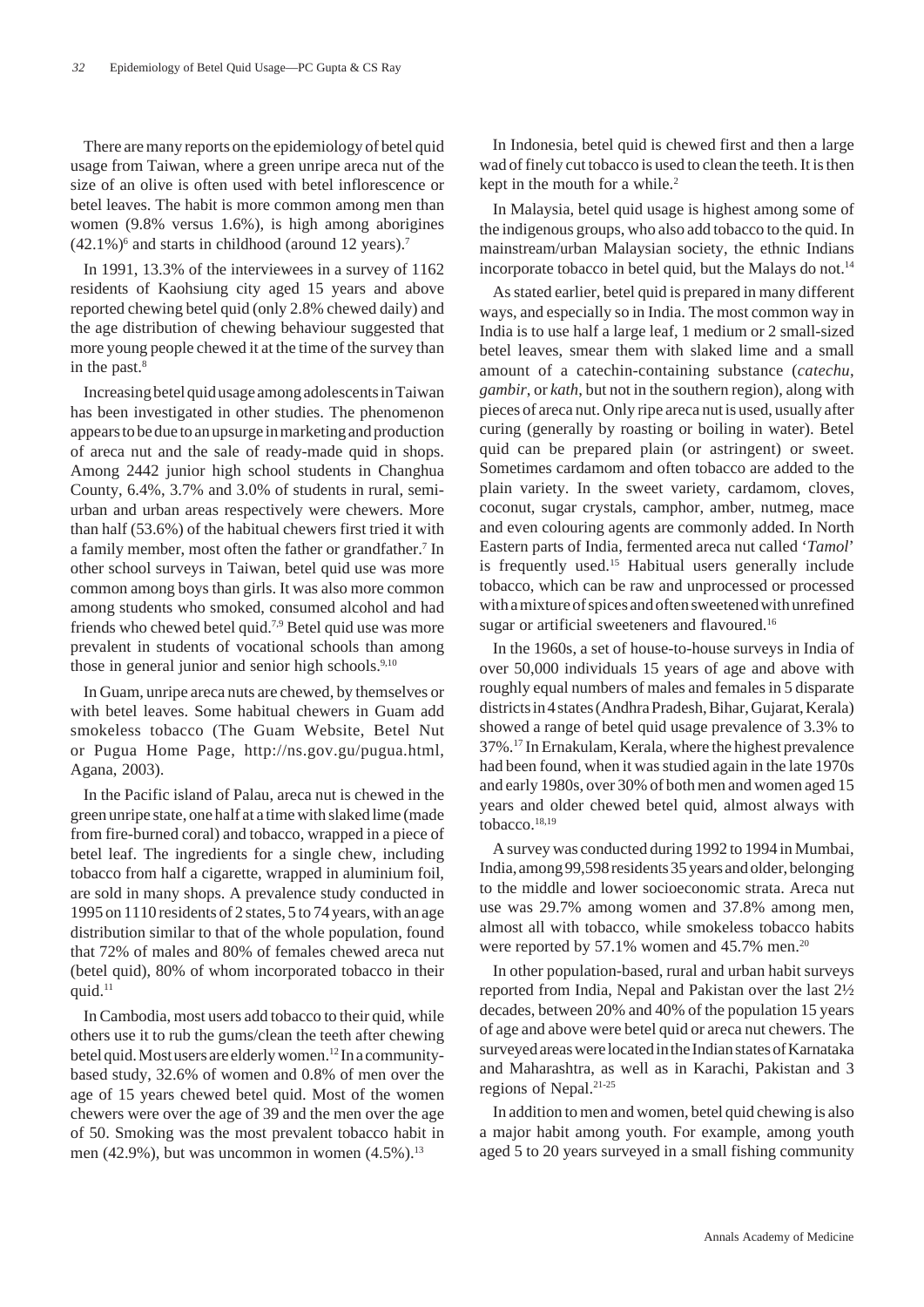in Kerala, betel quid-tobacco chewing was regularly practiced by 27.4% boys (14.3% occasionally) and 1.6% girls (11.3% occasionally). Betel quid chewing was common among both men and women in this community as was smoking among men.<sup>26</sup> In a fishing community on Baba Island of Karachi, 74.2% of students in a probability sample of 160 primary school students were using areca nut products, mostly sweetened areca nut and betel quid.<sup>27</sup>

### **Newer, Imperishable Forms of Betel Quid**

The popularity of betel quid has decreased in South Asia over many years, the main reason being that its perishability does not fit into the modern lifestyle. During recent decades, fairly imperishable preparations have been marketed and their use has become common, especially among younger people.

*Supari* (a North Indian word for areca nut), as a commercial preparation, consisting of small roasted and flavoured pieces of areca nut, is often served to guests after meals. *Mainpuri* tobacco is a preparation that has been popular in Uttar Pradesh for many years. It contains tobacco with finely cut areca nut, slaked lime, camphor and cloves. *Mawa* is a newer preparation containing thin shavings of areca nut with the addition of some tobacco and slaked lime. It gained popularity in Gujarat, especially among youth, and a high increase in prevalence took place in the 1970s and 1980s. In a house-to-house survey in Bhavnagar District, Gujarat, India, 20.4% of total males were using mawa or betel quid in a surveyed population of nearly  $22,000$  villagers aged 15 years and older<sup>28</sup> whereas in earlier surveys during late 1960s such use was rare.

A major change in betel quid/areca nut use occurred in India when an industrially manufactured mixture of areca nut, lime, a catechin-containing substance, sandalwood fragrance and tobacco was introduced to the market in small aluminium foil sachets. This product was termed *gutka*. The same product without tobacco was termed *pan masala*. Most companies manufacture *gutka* as well as pan masala and market both products with the same brand name and packaging. This way manufacturers bypass restrictions on advertising of tobacco products on radio and television since there is no restriction on the advertisement of *pan masala.* Both these products can be conveniently carried around in one's pocket. They are heavily advertised in all media including television and intensely marketed. The products are especially targeted at youth – there are kiosks outside most schools and free sample distribution by manufacturers is not uncommon. Cyclamates are added to make mixtures taste sweet and attractive flavouring agents, like sandalwood, are included. The sachets are bright, colourful, often with blatantly appealing brand names such as "Sir" – a common form of address from student to a teacher in India. Within 3 decades, the *pan masala* and *gutka* industry registered a phenomenal growth from zero to Rs. 25 billion (US\$500 million). It is one of the fastestgrowing industries, registering 25% to 30% growth per year, with *gutka* responsible for most of the growth.

A number of unpublished surveys conducted in schools and colleges in India have shown that *pan masala* and *gutka* are commonly chewed by children and youth, especially in Gujarat, Maharashtra and Bihar. Street children have been commonly found to chew *gutka* all day long.29 In a survey of 1200 students from junior and degree colleges of Maharashtra, 9.9% took *pan masala* and 9.6% chewed *gutka*. 30

A survey conducted in 1998 among 400 male medical students in Patna, Bihar, India (out of a total of 509) revealed that about 12.5% were regular users of *gutka* and 27.5% used *pan masala* occasionally, while 30.5% used other smokeless tobacco products not containing areca nut.31

# **Betel Quid Use in Migrant Communities**

South Asian communities in the UK are considered a high-risk group for oral cancer, primarily because of their betel-quid chewing habits.<sup>32</sup> The major betel quid-using communities in the UK include those originating from Bangladesh, Pakistan, Sri Lanka and India, especially Gujarat.<sup>33</sup>

Over 80% of adults of Bangladeshi descent in London use betel quid regularly with no gender difference, according to 2 studies. Tobacco is commonly but not universally added. Men commonly smoke as well.<sup>34,35</sup> The industrial forms of betel quid are also becoming popular among these communities. Studies reporting on betel and tobacco habits among expatriate South Asians in the West also point out the lack of awareness of the risks and signs of oral cancer irrespective of age, gender, national subgroup and social class. They tend to be more aware of the risks of smoking, but not those other oral habits such as betel quid use.

Betel quid use has spilled over to a small number of curious Westerners, some of whom have posted information on the Internet, through which also, the ingredients are commercially available. These users appear entirely unaware or unconcerned about any possible dangers of these substances, which they also use freely with alcohol and other psychoactive substances.

# **Oral Submucous Fibrosis and Oral Cancer**

It is now well accepted that the use of areca nut causes oral submucous fibrosis (OSF). This condition was first described in the 1950s.

Up until the mid-1960s, when the dental research group at the Tata Institute of Fundamental Research (TIFR)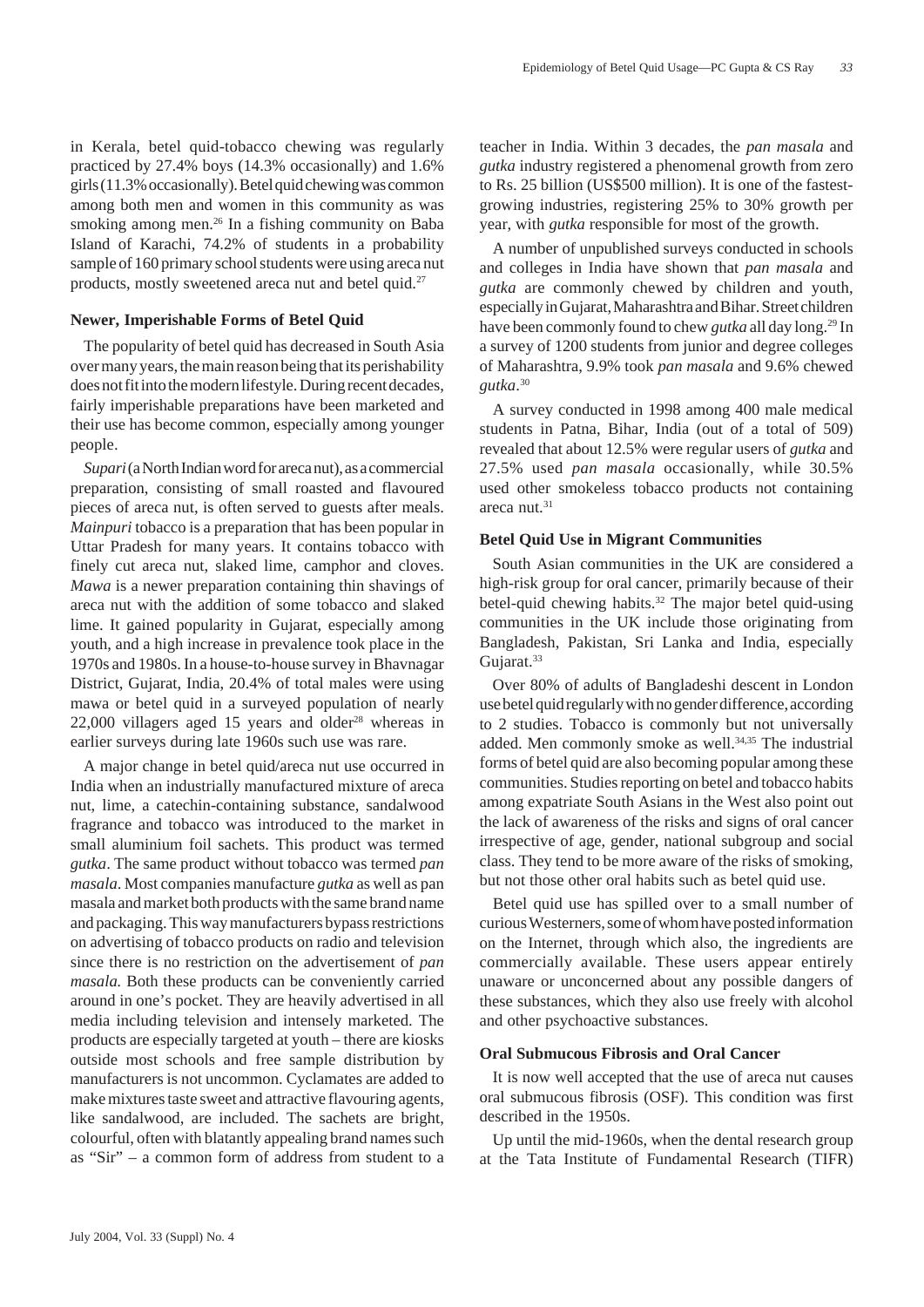started large-scale population-based epidemiologic studies, OSF was considered to be a rather enigmatic disease of unknown aetiology, as it was reported only amongst Indians living in India and abroad.

In addition, the most prominent feature was intolerance to normal Indian spicy food, which initially led some researchers to suspect chillies as a causative agent. The epidemiologic research of TIFR during the late 1960s and 1970s, supported by many others, helped in pointing out and establishing areca nut use as the main aetiologic factor for OSF.36

During the 1960s and 1970s, OSF was a comparatively rare condition (0.1% to 0.4%), found mainly among older individuals. The popularity of areca nut mixtures, like *mawa, pan masala* and especially *gutka*, has spawned an epidemic of OSF among young individuals in India, as borne out by the changing age distribution of the disease (Table 1).

Over 70% of the cases of OSF were under 35 years of age in 3 recent case-control studies in Bhavnagar, Gujarat, Nagpur, Maharashtra and New Delhi.28,37,38 *Pan masala* and *gutka* chewers develop the condition in about half the time as betel quid or areca quid chewers, with 75% of the *pan masala* chewers developing the disease within 4.5 years and quid chewers in about 9.5 years. The absence of betel leaf in *pan masala* and the proportionate higher dry weight of areca nuts may be partly responsible for the earlier development of OSF in *pan masala/gutka* chewers.39 Tobacco in areca nut mixtures, although not a causative factor for OSF, is believed to be responsible for a higher occurrence of OSF due to its effect of increasing addiction and thereby causing higher exposure to areca nut chewing.

In follow-up studies, submucous fibrosis was established as a highly precancerous condition. In a cohort of 12,212 tobacco users, the relative risk of malignant transformation in the oral mucosa of OSF patients compared to tobacco users without any precancerous lesion or condition was 397.3.40

This high occurrence of OSF in the younger age groups has given rise to the notion that there will be a parallel increase in the incidence rates of oral cancer in this group.

Table 1. A Comparison of the Age Distribution of Recently Reported Oral Submucous Fibrosis Cases and Incident Cases Reported in the Past in India

| Age(y)      | Submucous fibrosis cases in different studies |        |                    |
|-------------|-----------------------------------------------|--------|--------------------|
|             | 1998 <sup>28</sup>                            | 199837 | 1980 <sup>38</sup> |
| 15 to 34    | 138                                           | >140   |                    |
| 35 to 54    | 25                                            | <60    | 19                 |
| 55 and over |                                               |        | 6                  |
| Total       | 164                                           | 200    | 26                 |



This appears to be the case as suggested by data from a population-based cancer registry demonstrating a significant increase in oral cancer in the young  $(<50$  years) (Fig. 1).<sup>41</sup>

After conducting its intensive anti-tobacco community outreach programme every June, the Tata Memorial Hospital, Mumbai observed an increase in the number of patients having oral examinations in the months of June and July in 3 successive years from 1997 to 1999. Of these patients, 28% to 30% were diagnosed with OSF, indicating a high level of areca nut use in the population served by this cancer hospital.

### **State Bans on Manufactured Betel Quid**

The situation has reached such proportions that the government has no way out except to ban the product. In public health, banning of widely-used products is generally not favoured. This product, however, needs to be banned because under Indian laws, *gutka* is classed as a food item and falls within the purview of Prevention of Food Adulteration Act. The Central Committee on Food Safety (CCFS) has already recommended a complete ban to the Central Government. The CCFS members unanimously wanted a complete ban on manufacture and marketing of gutka for 3 reasons: 1) children are getting addicted to these products in large numbers; 2) users develop OSF and cancer over a relatively shorter duration and die earlier compared to smokers; 3) women prefer smokeless tobacco due to social disapproval of their smoking and therefore may be particularly vulnerable to *gutka* addiction. All legal evaluation processes required for banning *gutka* nationally have been completed.

*Gutka* has now been banned by the following states: Tamil Nadu, from November 19, 2001; Andhra Pradesh; Goa; Maharashtra, from August 1, 2002.

Other developments that took place in quick succession during the first week of August 2002: the Cabinet in Rajasthan accepted the ban in principle and the High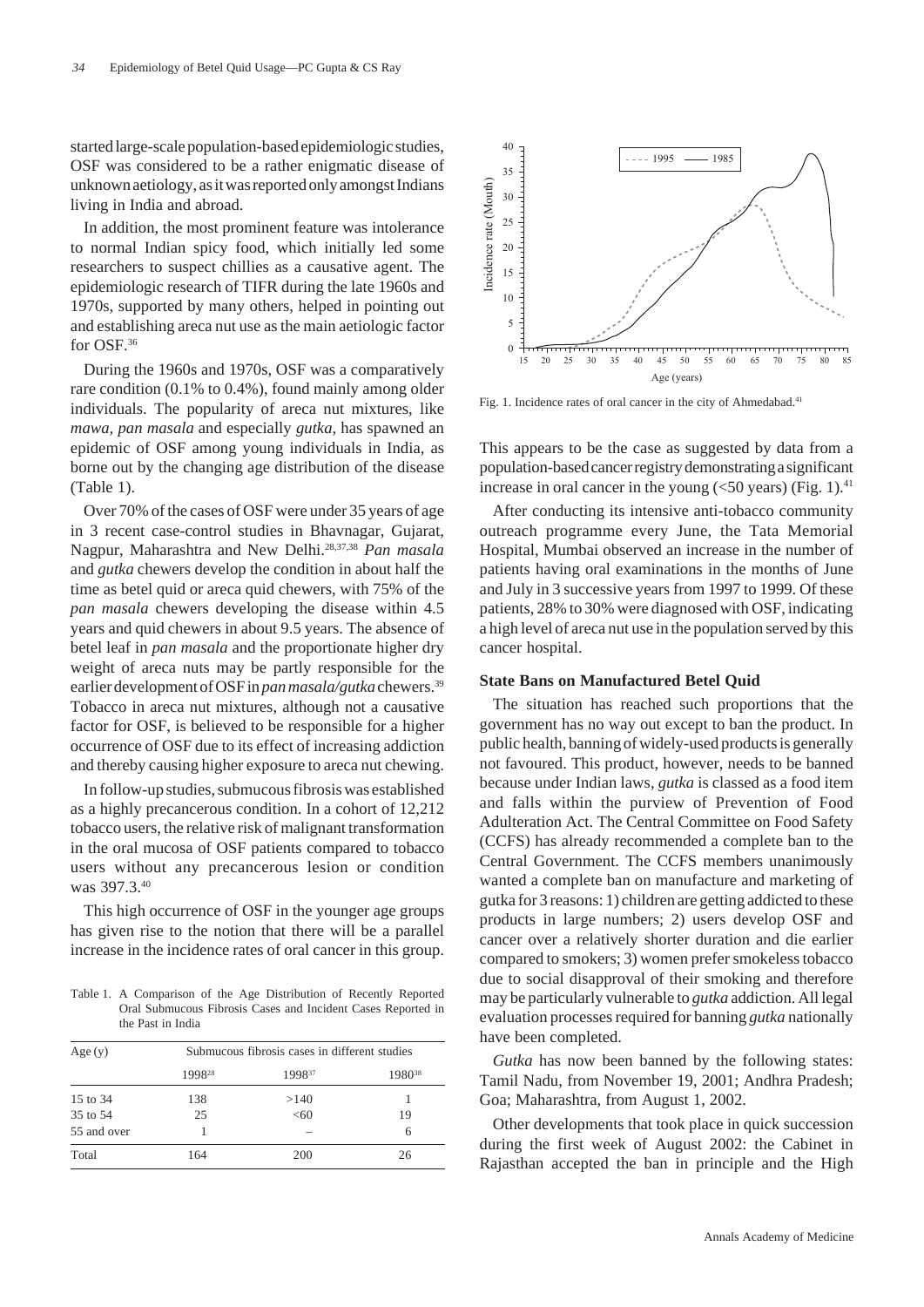Courts in Uttar Pradesh and Madhya Pradesh asked their Governments to ban *gutka,* but these were later stayed by the Supreme Court.

Naturally, *gutka* manufacturers have gone on the defensive. A major argument of a *gutka* manufacturer now is that *gutka* cannot be so bad when countries like the UK and Singapore are allowing import of their products (Report of a press conference in the Times of India, Mumbai on July 26, 2002). In fact, *gutka* and *pan masala* are also exported to many other European countries, the Middle East, Japan and Australia, as well as across borders within South Asia itself.

Banning *gutka*, of course, does not mean banning tobacco. Some vendors in Mumbai, Maharashtra have circumvented the ban by selling packets of *pan masala* and giving away one packet of *zarda* (flavoured smokeless tobacco) free along with it. This combination contains the essential ingredients and flavourings of *gutka*.

### **Conclusions**

Betel quid chewing continues to be widespread in South Asian populations, including immigrant communities outside the region as well as among certain tribal groups in Southeast Asian countries and also in Taiwan in increasing measure. From the available evidence, it can be concluded that betel quid and areca nut use in any form are unsafe for oral health. Commercial forms, which have become increasingly popular among South Asians, seem to pose even higher risks. This is an instance where research in oral pathology has been crucial in the formation of public health policy in India, which is hoped will lead directly to primary prevention measures in this country.

#### REFERENCES

- 1. Gupta PC, Warnakulasuriya KAAS. Global epidemiology of areca nut use. Addict Biol 2002;7:77-83.
- 2. Pindborg JJ, Murthi PR, Bhonsle RB, Gupta PC. Global aspects of tobacco use and its implications for oral health. In: Gupta PC, Hamner J III, Murti P, editors. Control of Tobacco-Related Cancers and Other Disease. Proceedings of an International Symposium; 1990 Jan 15-19; Mumbai, India. India: Oxford Univ Press, 1992:13-23.
- 3. Awang MN. Areca catechu (betel) nut and oral submucous fibrosis [dissertation]. London: University of London, 1983.
- 4. De Young JE. Village life in modern Thailand. Los Angeles: Berkeley, University of California, 1995.
- 5. Reichart PA. Oral cancer and precancers related to betel and miang chewing in Thailand: a review. J Oral Pathol Med 1995;24:241-3.
- 6. Ko YC, Chiang TA, Chang SJ, Hsieh SF. Prevalence of betel quid chewing habit in Taiwan and related sociodemographic factors. J Oral Pathol Med 1992;21:261-4.
- 7. Lu CT, Lan SJ, Hsieh CC, Yang MJ, Ko YC, Tsai CC, et al. Prevalence and characteristics of areca nut chewers among junior high school students in Changhua county, Taiwan. Community Dent Oral Epidemiol 1993;21:370-3.
- 8. Chen JW, Shaw JH. A study on betel quid chewing behavior among

Kaohsiung residents aged 15 years and above. J Oral Pathol Med 1996;25:140-43.

- 9. Yang MS, Su IH, Wen JK, Ko YC. Prevalence and related risk factors of betel quid chewing by adolescent students in southern Taiwan. J Oral Pathol Med 1996;25:69-71.
- 10. Ho CS, Gee MJ, Tsai CC, Lo CI, Wang SC. The prevalence of betel chewing among the students of the different senior high schools in southern Taiwan. Kaohsiung J Med Sci 2000;16:32-8.
- 11. Ysaol J, Chilton JI, Callaghan P. A survey of betel nut chewing in Palau. ISLA: A Journal of Micronesian Studies 1996;4:244-55.
- 12. Reichart PA, Schmidtberg W, Scheifele C. Betel chewer's mucosa in elderly Cambodian women. J Oral Pathol Med 1996;25:367-70.
- 13. Ikeda N, Handa Y, Khim SP, Durward C, Axell T, Mizuno T, et al. Prevalence study of oral mucosal lesions in a selected Cambodian population. Community Dent Oral Epidemiol 1995;23:49-54.
- 14. International Agency for Research on Cancer. Tobacco habits other than smoking. In: IARC Monographs on the Evaluation of the carcinogenic risk of chemicals to humans. Lyon: IARC, 1985;37:171.
- 15. Phukan RK, Ali MS, Chetia CK, Mahanta J. Betel nut and tobacco chewing; potential risk factors of cancer of oesophagus in Assam, India. Br J Cancer 2001;85:661-7.
- 16. Bhonsle RB, Murthi PR, Gupta PC. Tobacco habits in India. In: Gupta PC, Hamner J III, Murti P, editors. Control of Tobacco-Related Cancers and Other Disease. Proceedings of an International Symposium; 1990 Jan 15-19; Mumbai, India. India: Oxford Univ Press, 1992:25-46.
- 17. Mehta FS, Pindborg JJ, Gupta PC, Daftary DK. Epidemiologic and histologic study of oral cancer and leukoplakia among 50,915 villagers in India. Cancer 1969;84:832-49.
- 18. Daftary DK, Bhonsle RB, Murthi PR, Pindborg JJ, Mehta FS. An oral lichen planus-like lesion in Indian betel-tobacco chewers. Scand J Dent Res 1980;88:244-9.
- 19. Gupta PC, Aghi MB, Bhonsle RB, Murti PR, Mehta FS, Mehta CR, et al. Intervention study of chewing and smoking habits for primary prevention of oral cancer among 12212 Indian villagers. In: Zaridze DG, Peto R, editors. Tobacco: A Major International Health Hazard. Lyon: IARC, 1986. IARC Scientific Publications No.74:307-18.
- 20. Gupta PC. Survey of sociodemographic characteristics of tobacco use among 99,598 individuals in Bombay, India using handheld computers. Tob Control 1996;5:114-20.
- 21. Sankaranarayanan R, Mathew B, Jacob BJ, Thomas G, Somanathan T, Pisani P, et al. Early findings from a community-based, clusterrandomized, controlled oral cancer screening trial in Kerala, India. The Trivandrum Oral Cancer Screening Study Group. Cancer 2000;188: 664-73.
- 22. Anantha N, Nandakumar A, Vishwanath N, Venkatesh T, Pallad YG, Manjunath P, et al. Efficacy of an anti-tobacco community program in India. Cancer Causes Control 1995;6:119-29.
- 23. Carley KW, Puttaiah R, Alvarez JO, Heimburger DC, Anantha N. Diet and oral premalignancy in female South Indian tobacco and betel chewers: a case-control study. Nutr Cancer 1994;22:73-84.
- 24. Mahmood Z. Smoking and chewing habits of the people of Karachi 1981. J Pak Med Assoc 1982;32:34-7.
- 25. Shreshta P, Ikeda N, Fukano H, Takai Y, Mori M. Oral mucosal lesions associated with tobacco and betel-chewing habits: a Nepalese experience. Dent J Malaysia 1997;18:23-5.
- 26. George A, Varghese C, Sankaranarayanan R, Nair MK. Use of tobacco and alcoholic beverages by children and teenagers in a low-income coastal community in South India. J Cancer Educ 1994;9:111-3.
- 27. Shah SM, Merchant AT, Luby SP, Chotani RA. Addicted schoolchildren: prevalence and characteristics of areca nut chewers among primary school children in Karachi, Pakistan. J Paediatr Child Health 2002;38: 507-10.
- 28. Gupta PC, Sinor PN, Bhonsle RB, Pawar VS, Mehta HC. Oral submucous fibrosis in India: A new epidemic? Natl Med J India 1998;11:113-6.
- 29. Gupta PC, Ray CS. Tobacco and youth in the South East Asian region.